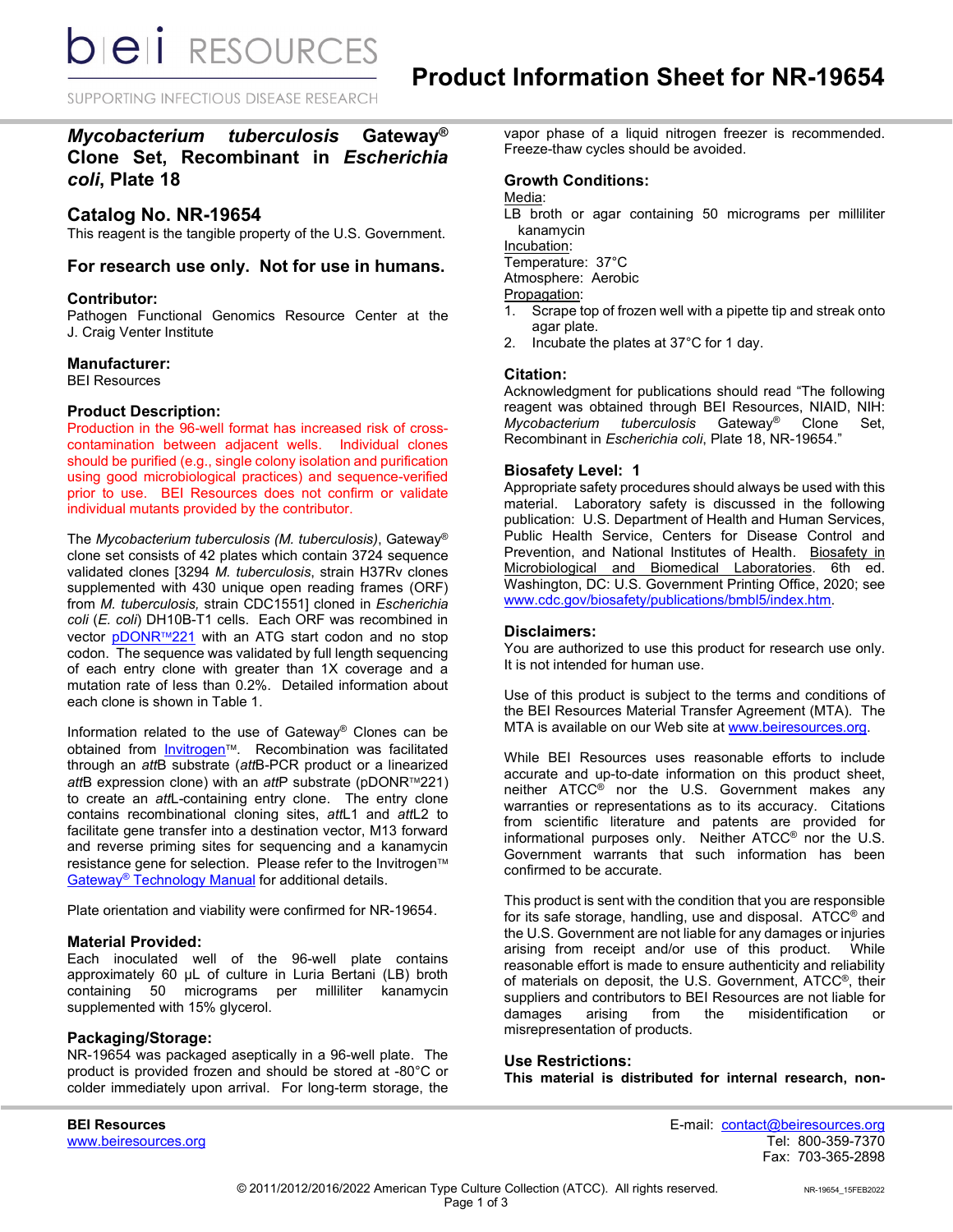**bieli** RESOURCES

## **Product Information Sheet for NR-19654**

SUPPORTING INFECTIOUS DISEASE RESEARCH

**commercial purposes only.** This material, its product or its derivatives may not be distributed to third parties. Except as performed under a U.S. Government contract, individuals contemplating commercial use of the material, its products or its derivatives must contact the contributor to determine if a license is required. U.S. Government contractors may need a license before first commercial sale.

#### **References:**

1. Cole, S. T., et al. "Deciphering the Biology of *Mycobacterium tuberculosis* from the Complete Genome Sequence." Nature 393 (1998): 537-544. PubMed: 9634230.

2. Camus, J. C., et al. "Re-Annotation of the Genome Sequence of *Mycobacterium tuberculosis* H37Rv." Microbiology 148 (2002): 2967-2973. PubMed: 12368430.

ATCC<sup>®</sup> is a trademark of the American Type Culture Collection.



BEI Resources is committed to ensuring digital accessibility for people with disabilities. This Product Sheet contains complex tables and may not be fully accessible. Please let us know if you encounter accessibility barriers and a fully accessible document will be provided: E-mail: [Contact@BEIResources.org.](mailto:Contact@BEIResources.org) We try to respond to feedback within 24 hours.

## **Table 1:** *Mycobacterium tuberculosis***, Gateway® Clones, Plate 18 (ZMTLH) 1**

| <b>Accession</b><br>Clone<br><b>Locus ID</b><br><b>Description</b><br><b>Position</b><br><b>Number</b><br>of Coverage<br>Length<br>A01<br>553<br>Rv1939<br>NP 216455.1<br>3.508137432<br>41177<br>oxidoreductase<br>41172<br>A02<br>553<br>Rv1306<br>F0F1 ATP synthase subunit B<br>NP 215822.1<br>2<br>553<br><b>Rv1585c</b><br>NP 216101.1<br>3.128390597<br>41175<br>A03<br>phiRv1 phage protein<br>553<br>YP 177717.1<br>A04<br><b>Rv0335c</b><br>41167<br>PE family protein<br>$\overline{\mathbf{c}}$<br>A05<br>553<br>Rv2290<br>NP 216806.1<br>$\overline{2}$<br>41178<br>lipoprotein IppO<br>41171<br>553<br>NP 215070.1<br>$\overline{2}$<br>A06<br>Rv0556<br>transmembrane protein<br>553<br>3.927667269<br>41170<br>A07<br>Rv0443<br>NP 214957.1<br>hypothetical protein<br>41185<br>A08<br>556<br><b>Rv3278c</b><br>NP 217795.1<br>3.877697842<br>transmembrane protein<br>556<br>41187<br>A09<br>Rv3669<br>NP 218186.1<br>3.888489209<br>transmembrane protein<br>559<br>41188<br>A10<br>Rv0057<br>NP 214571.1<br>hypothetical protein<br>2<br>$\overline{2}$<br>559<br>Rv2668<br>NP 217184.1<br>41191<br>A11<br>hypothetical protein<br>559<br>3.799642218<br>41190<br>A12<br><b>Rv1954c</b><br>NP 216470.1<br>hypothetical protein<br><b>B01</b><br>559<br>41192<br><b>Rv2878c</b><br>soluble secreted antigen MPT53 precursor<br>NP 217394.1<br>2<br>$\overline{2}$<br>562<br>NP 217588.1<br>41204<br><b>B02</b><br>Rv3072c<br>hypothetical protein<br>phosphoribosylaminoimidazole carboxylase catalytic<br>41206<br><b>B03</b><br>562<br>Rv3275c<br>NP_217792.1<br>4.268683274<br>subunit<br>41201<br><b>B04</b><br>562<br>hypothetical protein<br>NP 216827.1<br>Rv2311<br>4.259786477<br>NP 216446.1<br>562<br><b>Rv1930c</b><br>hypothetical protein<br>3.003558719<br>41200<br><b>B05</b><br>bifunctional cobinamide kinase/cobinamide phosphate<br><b>B06</b><br>562<br>Rv0254c<br>NP_214768.1<br>$\mathbf{2}$<br>41195<br>guanylyltransferase<br><b>B07</b><br>562<br>NP 214995.1<br>41198<br>Rv0481c<br>hypothetical protein<br>2<br>$\overline{2}$<br><b>B08</b><br>562<br>NP 216274.1<br>41199<br><b>Rv1758</b><br>cutinase Cut1<br>562<br>Rv2747<br>3.886120996<br>41203<br><b>B09</b><br>NP 217263.1<br>N-acetylglutamate synthase<br>562<br><b>Rv3525c</b><br>NP 218042.1<br>41207<br><b>B10</b><br>siderophore-binding protein<br>2<br>4.544483986<br><b>B11</b><br>562<br>Rv0461<br>NP 214975.1<br>41196<br>hypothetical protein<br>NP 215416.1<br>41214<br><b>B12</b><br>565<br>Rv0901<br>hypothetical protein<br>3.49380531<br>565<br><b>Rv0745</b><br>41212<br>C <sub>01</sub><br>hypothetical protein<br>NP 215259.1<br>$\overline{\mathbf{c}}$<br>CO <sub>2</sub><br>565<br>Rv1234<br>NP 215750.1<br>$\overline{2}$<br>41215<br>hypothetical protein<br>41220<br>$\overline{CO3}$<br>565<br>Rv2270<br>NP 216786.1<br>$\overline{2}$<br>lipoprotein IppN<br><b>Rv0740</b><br>NP 215254.1<br>4.325663717<br>41209<br>CO <sub>4</sub><br>565<br>hypothetical protein<br>C <sub>05</sub><br>565<br><b>Rv2330c</b><br>NP 216846.1<br>41221<br>lipoprotein LppP<br>$\overline{2}$<br>3.913732394<br>568<br>NP 218419.1<br>41232<br>C06<br>Rv3902c<br>hypothetical protein<br>C <sub>07</sub><br>41225<br>568<br>Rv2539c<br>NP 217055.1<br>shikimate kinase<br>2<br>41227<br>C <sub>08</sub><br>568<br>Rv3114<br>NP 217630.1<br>$\overline{2}$<br>hypothetical protein<br>$\overline{2}$<br>568<br>41226<br>$\overline{CO9}$<br><b>Rv2907c</b><br>16S rRNA-processing protein RimM<br>NP 217423.1<br>$\overline{2}$<br>41230<br>C <sub>10</sub><br>568<br>Rv3572<br>NP 218089.1<br>hypothetical protein<br>$\overline{2}$<br>41223<br>C11<br>568<br>NP 216400.1<br><b>Rv1884c</b><br>resuscitation-promoting factor RpfC<br>$\overline{2}$<br>$\overline{C12}$<br>568<br>NP 216656.1<br>41224<br><b>Rv2140c</b><br>hypothetical protein<br>9986<br>D <sub>02</sub><br>568<br><b>Rv2943A</b><br>YP 177680.1<br>4.146126761<br>transposase<br>D03<br>571<br>NP 217798.1<br>41239<br>Rv3281<br>hypothetical protein<br>3.098073555<br>571<br>41233<br>D04<br>Rv0735<br>NP 215249.1<br>RNA polymerase sigma factor SigL<br>2<br>41235<br>571<br>$\overline{2}$<br>D <sub>05</sub><br><b>Rv2256c</b><br>NP 216772.1 |  |                    | , adio , <i>my</i> codacto <i>riam tadoroarosis, catona</i> |                      |                      |
|----------------------------------------------------------------------------------------------------------------------------------------------------------------------------------------------------------------------------------------------------------------------------------------------------------------------------------------------------------------------------------------------------------------------------------------------------------------------------------------------------------------------------------------------------------------------------------------------------------------------------------------------------------------------------------------------------------------------------------------------------------------------------------------------------------------------------------------------------------------------------------------------------------------------------------------------------------------------------------------------------------------------------------------------------------------------------------------------------------------------------------------------------------------------------------------------------------------------------------------------------------------------------------------------------------------------------------------------------------------------------------------------------------------------------------------------------------------------------------------------------------------------------------------------------------------------------------------------------------------------------------------------------------------------------------------------------------------------------------------------------------------------------------------------------------------------------------------------------------------------------------------------------------------------------------------------------------------------------------------------------------------------------------------------------------------------------------------------------------------------------------------------------------------------------------------------------------------------------------------------------------------------------------------------------------------------------------------------------------------------------------------------------------------------------------------------------------------------------------------------------------------------------------------------------------------------------------------------------------------------------------------------------------------------------------------------------------------------------------------------------------------------------------------------------------------------------------------------------------------------------------------------------------------------------------------------------------------------------------------------------------------------------------------------------------------------------------------------------------------------------------------------------------------------------------------------------------------------------------------------------------------------------------------------------------------------------------------------------------------------------------------------------------------------------------------------------------------------------------------------------------------------------------------------------------------------------------------------------------------------------------------------------------------------------------------------------------------------------------------------------------------------------------------------------------------------------------------------------------------------------------------------------------------------------------------------------------------------------------------------------------------------------------------------------------------------------------------------------------------------------------------------------------------------------------------------------------------------------------------------|--|--------------------|-------------------------------------------------------------|----------------------|----------------------|
|                                                                                                                                                                                                                                                                                                                                                                                                                                                                                                                                                                                                                                                                                                                                                                                                                                                                                                                                                                                                                                                                                                                                                                                                                                                                                                                                                                                                                                                                                                                                                                                                                                                                                                                                                                                                                                                                                                                                                                                                                                                                                                                                                                                                                                                                                                                                                                                                                                                                                                                                                                                                                                                                                                                                                                                                                                                                                                                                                                                                                                                                                                                                                                                                                                                                                                                                                                                                                                                                                                                                                                                                                                                                                                                                                                                                                                                                                                                                                                                                                                                                                                                                                                                                                                              |  | Well<br><b>ORF</b> |                                                             |                      | <b>Average Depth</b> |
|                                                                                                                                                                                                                                                                                                                                                                                                                                                                                                                                                                                                                                                                                                                                                                                                                                                                                                                                                                                                                                                                                                                                                                                                                                                                                                                                                                                                                                                                                                                                                                                                                                                                                                                                                                                                                                                                                                                                                                                                                                                                                                                                                                                                                                                                                                                                                                                                                                                                                                                                                                                                                                                                                                                                                                                                                                                                                                                                                                                                                                                                                                                                                                                                                                                                                                                                                                                                                                                                                                                                                                                                                                                                                                                                                                                                                                                                                                                                                                                                                                                                                                                                                                                                                                              |  |                    |                                                             |                      |                      |
|                                                                                                                                                                                                                                                                                                                                                                                                                                                                                                                                                                                                                                                                                                                                                                                                                                                                                                                                                                                                                                                                                                                                                                                                                                                                                                                                                                                                                                                                                                                                                                                                                                                                                                                                                                                                                                                                                                                                                                                                                                                                                                                                                                                                                                                                                                                                                                                                                                                                                                                                                                                                                                                                                                                                                                                                                                                                                                                                                                                                                                                                                                                                                                                                                                                                                                                                                                                                                                                                                                                                                                                                                                                                                                                                                                                                                                                                                                                                                                                                                                                                                                                                                                                                                                              |  |                    |                                                             |                      |                      |
|                                                                                                                                                                                                                                                                                                                                                                                                                                                                                                                                                                                                                                                                                                                                                                                                                                                                                                                                                                                                                                                                                                                                                                                                                                                                                                                                                                                                                                                                                                                                                                                                                                                                                                                                                                                                                                                                                                                                                                                                                                                                                                                                                                                                                                                                                                                                                                                                                                                                                                                                                                                                                                                                                                                                                                                                                                                                                                                                                                                                                                                                                                                                                                                                                                                                                                                                                                                                                                                                                                                                                                                                                                                                                                                                                                                                                                                                                                                                                                                                                                                                                                                                                                                                                                              |  |                    |                                                             |                      |                      |
|                                                                                                                                                                                                                                                                                                                                                                                                                                                                                                                                                                                                                                                                                                                                                                                                                                                                                                                                                                                                                                                                                                                                                                                                                                                                                                                                                                                                                                                                                                                                                                                                                                                                                                                                                                                                                                                                                                                                                                                                                                                                                                                                                                                                                                                                                                                                                                                                                                                                                                                                                                                                                                                                                                                                                                                                                                                                                                                                                                                                                                                                                                                                                                                                                                                                                                                                                                                                                                                                                                                                                                                                                                                                                                                                                                                                                                                                                                                                                                                                                                                                                                                                                                                                                                              |  |                    |                                                             |                      |                      |
|                                                                                                                                                                                                                                                                                                                                                                                                                                                                                                                                                                                                                                                                                                                                                                                                                                                                                                                                                                                                                                                                                                                                                                                                                                                                                                                                                                                                                                                                                                                                                                                                                                                                                                                                                                                                                                                                                                                                                                                                                                                                                                                                                                                                                                                                                                                                                                                                                                                                                                                                                                                                                                                                                                                                                                                                                                                                                                                                                                                                                                                                                                                                                                                                                                                                                                                                                                                                                                                                                                                                                                                                                                                                                                                                                                                                                                                                                                                                                                                                                                                                                                                                                                                                                                              |  |                    |                                                             |                      |                      |
|                                                                                                                                                                                                                                                                                                                                                                                                                                                                                                                                                                                                                                                                                                                                                                                                                                                                                                                                                                                                                                                                                                                                                                                                                                                                                                                                                                                                                                                                                                                                                                                                                                                                                                                                                                                                                                                                                                                                                                                                                                                                                                                                                                                                                                                                                                                                                                                                                                                                                                                                                                                                                                                                                                                                                                                                                                                                                                                                                                                                                                                                                                                                                                                                                                                                                                                                                                                                                                                                                                                                                                                                                                                                                                                                                                                                                                                                                                                                                                                                                                                                                                                                                                                                                                              |  |                    |                                                             |                      |                      |
|                                                                                                                                                                                                                                                                                                                                                                                                                                                                                                                                                                                                                                                                                                                                                                                                                                                                                                                                                                                                                                                                                                                                                                                                                                                                                                                                                                                                                                                                                                                                                                                                                                                                                                                                                                                                                                                                                                                                                                                                                                                                                                                                                                                                                                                                                                                                                                                                                                                                                                                                                                                                                                                                                                                                                                                                                                                                                                                                                                                                                                                                                                                                                                                                                                                                                                                                                                                                                                                                                                                                                                                                                                                                                                                                                                                                                                                                                                                                                                                                                                                                                                                                                                                                                                              |  |                    |                                                             |                      |                      |
|                                                                                                                                                                                                                                                                                                                                                                                                                                                                                                                                                                                                                                                                                                                                                                                                                                                                                                                                                                                                                                                                                                                                                                                                                                                                                                                                                                                                                                                                                                                                                                                                                                                                                                                                                                                                                                                                                                                                                                                                                                                                                                                                                                                                                                                                                                                                                                                                                                                                                                                                                                                                                                                                                                                                                                                                                                                                                                                                                                                                                                                                                                                                                                                                                                                                                                                                                                                                                                                                                                                                                                                                                                                                                                                                                                                                                                                                                                                                                                                                                                                                                                                                                                                                                                              |  |                    |                                                             |                      |                      |
|                                                                                                                                                                                                                                                                                                                                                                                                                                                                                                                                                                                                                                                                                                                                                                                                                                                                                                                                                                                                                                                                                                                                                                                                                                                                                                                                                                                                                                                                                                                                                                                                                                                                                                                                                                                                                                                                                                                                                                                                                                                                                                                                                                                                                                                                                                                                                                                                                                                                                                                                                                                                                                                                                                                                                                                                                                                                                                                                                                                                                                                                                                                                                                                                                                                                                                                                                                                                                                                                                                                                                                                                                                                                                                                                                                                                                                                                                                                                                                                                                                                                                                                                                                                                                                              |  |                    |                                                             |                      |                      |
|                                                                                                                                                                                                                                                                                                                                                                                                                                                                                                                                                                                                                                                                                                                                                                                                                                                                                                                                                                                                                                                                                                                                                                                                                                                                                                                                                                                                                                                                                                                                                                                                                                                                                                                                                                                                                                                                                                                                                                                                                                                                                                                                                                                                                                                                                                                                                                                                                                                                                                                                                                                                                                                                                                                                                                                                                                                                                                                                                                                                                                                                                                                                                                                                                                                                                                                                                                                                                                                                                                                                                                                                                                                                                                                                                                                                                                                                                                                                                                                                                                                                                                                                                                                                                                              |  |                    |                                                             |                      |                      |
|                                                                                                                                                                                                                                                                                                                                                                                                                                                                                                                                                                                                                                                                                                                                                                                                                                                                                                                                                                                                                                                                                                                                                                                                                                                                                                                                                                                                                                                                                                                                                                                                                                                                                                                                                                                                                                                                                                                                                                                                                                                                                                                                                                                                                                                                                                                                                                                                                                                                                                                                                                                                                                                                                                                                                                                                                                                                                                                                                                                                                                                                                                                                                                                                                                                                                                                                                                                                                                                                                                                                                                                                                                                                                                                                                                                                                                                                                                                                                                                                                                                                                                                                                                                                                                              |  |                    |                                                             |                      |                      |
|                                                                                                                                                                                                                                                                                                                                                                                                                                                                                                                                                                                                                                                                                                                                                                                                                                                                                                                                                                                                                                                                                                                                                                                                                                                                                                                                                                                                                                                                                                                                                                                                                                                                                                                                                                                                                                                                                                                                                                                                                                                                                                                                                                                                                                                                                                                                                                                                                                                                                                                                                                                                                                                                                                                                                                                                                                                                                                                                                                                                                                                                                                                                                                                                                                                                                                                                                                                                                                                                                                                                                                                                                                                                                                                                                                                                                                                                                                                                                                                                                                                                                                                                                                                                                                              |  |                    |                                                             |                      |                      |
|                                                                                                                                                                                                                                                                                                                                                                                                                                                                                                                                                                                                                                                                                                                                                                                                                                                                                                                                                                                                                                                                                                                                                                                                                                                                                                                                                                                                                                                                                                                                                                                                                                                                                                                                                                                                                                                                                                                                                                                                                                                                                                                                                                                                                                                                                                                                                                                                                                                                                                                                                                                                                                                                                                                                                                                                                                                                                                                                                                                                                                                                                                                                                                                                                                                                                                                                                                                                                                                                                                                                                                                                                                                                                                                                                                                                                                                                                                                                                                                                                                                                                                                                                                                                                                              |  |                    |                                                             |                      |                      |
|                                                                                                                                                                                                                                                                                                                                                                                                                                                                                                                                                                                                                                                                                                                                                                                                                                                                                                                                                                                                                                                                                                                                                                                                                                                                                                                                                                                                                                                                                                                                                                                                                                                                                                                                                                                                                                                                                                                                                                                                                                                                                                                                                                                                                                                                                                                                                                                                                                                                                                                                                                                                                                                                                                                                                                                                                                                                                                                                                                                                                                                                                                                                                                                                                                                                                                                                                                                                                                                                                                                                                                                                                                                                                                                                                                                                                                                                                                                                                                                                                                                                                                                                                                                                                                              |  |                    |                                                             |                      |                      |
|                                                                                                                                                                                                                                                                                                                                                                                                                                                                                                                                                                                                                                                                                                                                                                                                                                                                                                                                                                                                                                                                                                                                                                                                                                                                                                                                                                                                                                                                                                                                                                                                                                                                                                                                                                                                                                                                                                                                                                                                                                                                                                                                                                                                                                                                                                                                                                                                                                                                                                                                                                                                                                                                                                                                                                                                                                                                                                                                                                                                                                                                                                                                                                                                                                                                                                                                                                                                                                                                                                                                                                                                                                                                                                                                                                                                                                                                                                                                                                                                                                                                                                                                                                                                                                              |  |                    |                                                             |                      |                      |
|                                                                                                                                                                                                                                                                                                                                                                                                                                                                                                                                                                                                                                                                                                                                                                                                                                                                                                                                                                                                                                                                                                                                                                                                                                                                                                                                                                                                                                                                                                                                                                                                                                                                                                                                                                                                                                                                                                                                                                                                                                                                                                                                                                                                                                                                                                                                                                                                                                                                                                                                                                                                                                                                                                                                                                                                                                                                                                                                                                                                                                                                                                                                                                                                                                                                                                                                                                                                                                                                                                                                                                                                                                                                                                                                                                                                                                                                                                                                                                                                                                                                                                                                                                                                                                              |  |                    |                                                             |                      |                      |
|                                                                                                                                                                                                                                                                                                                                                                                                                                                                                                                                                                                                                                                                                                                                                                                                                                                                                                                                                                                                                                                                                                                                                                                                                                                                                                                                                                                                                                                                                                                                                                                                                                                                                                                                                                                                                                                                                                                                                                                                                                                                                                                                                                                                                                                                                                                                                                                                                                                                                                                                                                                                                                                                                                                                                                                                                                                                                                                                                                                                                                                                                                                                                                                                                                                                                                                                                                                                                                                                                                                                                                                                                                                                                                                                                                                                                                                                                                                                                                                                                                                                                                                                                                                                                                              |  |                    |                                                             |                      |                      |
|                                                                                                                                                                                                                                                                                                                                                                                                                                                                                                                                                                                                                                                                                                                                                                                                                                                                                                                                                                                                                                                                                                                                                                                                                                                                                                                                                                                                                                                                                                                                                                                                                                                                                                                                                                                                                                                                                                                                                                                                                                                                                                                                                                                                                                                                                                                                                                                                                                                                                                                                                                                                                                                                                                                                                                                                                                                                                                                                                                                                                                                                                                                                                                                                                                                                                                                                                                                                                                                                                                                                                                                                                                                                                                                                                                                                                                                                                                                                                                                                                                                                                                                                                                                                                                              |  |                    |                                                             |                      |                      |
|                                                                                                                                                                                                                                                                                                                                                                                                                                                                                                                                                                                                                                                                                                                                                                                                                                                                                                                                                                                                                                                                                                                                                                                                                                                                                                                                                                                                                                                                                                                                                                                                                                                                                                                                                                                                                                                                                                                                                                                                                                                                                                                                                                                                                                                                                                                                                                                                                                                                                                                                                                                                                                                                                                                                                                                                                                                                                                                                                                                                                                                                                                                                                                                                                                                                                                                                                                                                                                                                                                                                                                                                                                                                                                                                                                                                                                                                                                                                                                                                                                                                                                                                                                                                                                              |  |                    |                                                             |                      |                      |
|                                                                                                                                                                                                                                                                                                                                                                                                                                                                                                                                                                                                                                                                                                                                                                                                                                                                                                                                                                                                                                                                                                                                                                                                                                                                                                                                                                                                                                                                                                                                                                                                                                                                                                                                                                                                                                                                                                                                                                                                                                                                                                                                                                                                                                                                                                                                                                                                                                                                                                                                                                                                                                                                                                                                                                                                                                                                                                                                                                                                                                                                                                                                                                                                                                                                                                                                                                                                                                                                                                                                                                                                                                                                                                                                                                                                                                                                                                                                                                                                                                                                                                                                                                                                                                              |  |                    |                                                             |                      |                      |
|                                                                                                                                                                                                                                                                                                                                                                                                                                                                                                                                                                                                                                                                                                                                                                                                                                                                                                                                                                                                                                                                                                                                                                                                                                                                                                                                                                                                                                                                                                                                                                                                                                                                                                                                                                                                                                                                                                                                                                                                                                                                                                                                                                                                                                                                                                                                                                                                                                                                                                                                                                                                                                                                                                                                                                                                                                                                                                                                                                                                                                                                                                                                                                                                                                                                                                                                                                                                                                                                                                                                                                                                                                                                                                                                                                                                                                                                                                                                                                                                                                                                                                                                                                                                                                              |  |                    |                                                             |                      |                      |
|                                                                                                                                                                                                                                                                                                                                                                                                                                                                                                                                                                                                                                                                                                                                                                                                                                                                                                                                                                                                                                                                                                                                                                                                                                                                                                                                                                                                                                                                                                                                                                                                                                                                                                                                                                                                                                                                                                                                                                                                                                                                                                                                                                                                                                                                                                                                                                                                                                                                                                                                                                                                                                                                                                                                                                                                                                                                                                                                                                                                                                                                                                                                                                                                                                                                                                                                                                                                                                                                                                                                                                                                                                                                                                                                                                                                                                                                                                                                                                                                                                                                                                                                                                                                                                              |  |                    |                                                             |                      |                      |
|                                                                                                                                                                                                                                                                                                                                                                                                                                                                                                                                                                                                                                                                                                                                                                                                                                                                                                                                                                                                                                                                                                                                                                                                                                                                                                                                                                                                                                                                                                                                                                                                                                                                                                                                                                                                                                                                                                                                                                                                                                                                                                                                                                                                                                                                                                                                                                                                                                                                                                                                                                                                                                                                                                                                                                                                                                                                                                                                                                                                                                                                                                                                                                                                                                                                                                                                                                                                                                                                                                                                                                                                                                                                                                                                                                                                                                                                                                                                                                                                                                                                                                                                                                                                                                              |  |                    |                                                             |                      |                      |
|                                                                                                                                                                                                                                                                                                                                                                                                                                                                                                                                                                                                                                                                                                                                                                                                                                                                                                                                                                                                                                                                                                                                                                                                                                                                                                                                                                                                                                                                                                                                                                                                                                                                                                                                                                                                                                                                                                                                                                                                                                                                                                                                                                                                                                                                                                                                                                                                                                                                                                                                                                                                                                                                                                                                                                                                                                                                                                                                                                                                                                                                                                                                                                                                                                                                                                                                                                                                                                                                                                                                                                                                                                                                                                                                                                                                                                                                                                                                                                                                                                                                                                                                                                                                                                              |  |                    |                                                             |                      |                      |
|                                                                                                                                                                                                                                                                                                                                                                                                                                                                                                                                                                                                                                                                                                                                                                                                                                                                                                                                                                                                                                                                                                                                                                                                                                                                                                                                                                                                                                                                                                                                                                                                                                                                                                                                                                                                                                                                                                                                                                                                                                                                                                                                                                                                                                                                                                                                                                                                                                                                                                                                                                                                                                                                                                                                                                                                                                                                                                                                                                                                                                                                                                                                                                                                                                                                                                                                                                                                                                                                                                                                                                                                                                                                                                                                                                                                                                                                                                                                                                                                                                                                                                                                                                                                                                              |  |                    |                                                             |                      |                      |
|                                                                                                                                                                                                                                                                                                                                                                                                                                                                                                                                                                                                                                                                                                                                                                                                                                                                                                                                                                                                                                                                                                                                                                                                                                                                                                                                                                                                                                                                                                                                                                                                                                                                                                                                                                                                                                                                                                                                                                                                                                                                                                                                                                                                                                                                                                                                                                                                                                                                                                                                                                                                                                                                                                                                                                                                                                                                                                                                                                                                                                                                                                                                                                                                                                                                                                                                                                                                                                                                                                                                                                                                                                                                                                                                                                                                                                                                                                                                                                                                                                                                                                                                                                                                                                              |  |                    |                                                             |                      |                      |
|                                                                                                                                                                                                                                                                                                                                                                                                                                                                                                                                                                                                                                                                                                                                                                                                                                                                                                                                                                                                                                                                                                                                                                                                                                                                                                                                                                                                                                                                                                                                                                                                                                                                                                                                                                                                                                                                                                                                                                                                                                                                                                                                                                                                                                                                                                                                                                                                                                                                                                                                                                                                                                                                                                                                                                                                                                                                                                                                                                                                                                                                                                                                                                                                                                                                                                                                                                                                                                                                                                                                                                                                                                                                                                                                                                                                                                                                                                                                                                                                                                                                                                                                                                                                                                              |  |                    |                                                             |                      |                      |
|                                                                                                                                                                                                                                                                                                                                                                                                                                                                                                                                                                                                                                                                                                                                                                                                                                                                                                                                                                                                                                                                                                                                                                                                                                                                                                                                                                                                                                                                                                                                                                                                                                                                                                                                                                                                                                                                                                                                                                                                                                                                                                                                                                                                                                                                                                                                                                                                                                                                                                                                                                                                                                                                                                                                                                                                                                                                                                                                                                                                                                                                                                                                                                                                                                                                                                                                                                                                                                                                                                                                                                                                                                                                                                                                                                                                                                                                                                                                                                                                                                                                                                                                                                                                                                              |  |                    |                                                             |                      |                      |
|                                                                                                                                                                                                                                                                                                                                                                                                                                                                                                                                                                                                                                                                                                                                                                                                                                                                                                                                                                                                                                                                                                                                                                                                                                                                                                                                                                                                                                                                                                                                                                                                                                                                                                                                                                                                                                                                                                                                                                                                                                                                                                                                                                                                                                                                                                                                                                                                                                                                                                                                                                                                                                                                                                                                                                                                                                                                                                                                                                                                                                                                                                                                                                                                                                                                                                                                                                                                                                                                                                                                                                                                                                                                                                                                                                                                                                                                                                                                                                                                                                                                                                                                                                                                                                              |  |                    |                                                             |                      |                      |
|                                                                                                                                                                                                                                                                                                                                                                                                                                                                                                                                                                                                                                                                                                                                                                                                                                                                                                                                                                                                                                                                                                                                                                                                                                                                                                                                                                                                                                                                                                                                                                                                                                                                                                                                                                                                                                                                                                                                                                                                                                                                                                                                                                                                                                                                                                                                                                                                                                                                                                                                                                                                                                                                                                                                                                                                                                                                                                                                                                                                                                                                                                                                                                                                                                                                                                                                                                                                                                                                                                                                                                                                                                                                                                                                                                                                                                                                                                                                                                                                                                                                                                                                                                                                                                              |  |                    |                                                             |                      |                      |
|                                                                                                                                                                                                                                                                                                                                                                                                                                                                                                                                                                                                                                                                                                                                                                                                                                                                                                                                                                                                                                                                                                                                                                                                                                                                                                                                                                                                                                                                                                                                                                                                                                                                                                                                                                                                                                                                                                                                                                                                                                                                                                                                                                                                                                                                                                                                                                                                                                                                                                                                                                                                                                                                                                                                                                                                                                                                                                                                                                                                                                                                                                                                                                                                                                                                                                                                                                                                                                                                                                                                                                                                                                                                                                                                                                                                                                                                                                                                                                                                                                                                                                                                                                                                                                              |  |                    |                                                             |                      |                      |
|                                                                                                                                                                                                                                                                                                                                                                                                                                                                                                                                                                                                                                                                                                                                                                                                                                                                                                                                                                                                                                                                                                                                                                                                                                                                                                                                                                                                                                                                                                                                                                                                                                                                                                                                                                                                                                                                                                                                                                                                                                                                                                                                                                                                                                                                                                                                                                                                                                                                                                                                                                                                                                                                                                                                                                                                                                                                                                                                                                                                                                                                                                                                                                                                                                                                                                                                                                                                                                                                                                                                                                                                                                                                                                                                                                                                                                                                                                                                                                                                                                                                                                                                                                                                                                              |  |                    |                                                             |                      |                      |
|                                                                                                                                                                                                                                                                                                                                                                                                                                                                                                                                                                                                                                                                                                                                                                                                                                                                                                                                                                                                                                                                                                                                                                                                                                                                                                                                                                                                                                                                                                                                                                                                                                                                                                                                                                                                                                                                                                                                                                                                                                                                                                                                                                                                                                                                                                                                                                                                                                                                                                                                                                                                                                                                                                                                                                                                                                                                                                                                                                                                                                                                                                                                                                                                                                                                                                                                                                                                                                                                                                                                                                                                                                                                                                                                                                                                                                                                                                                                                                                                                                                                                                                                                                                                                                              |  |                    |                                                             |                      |                      |
|                                                                                                                                                                                                                                                                                                                                                                                                                                                                                                                                                                                                                                                                                                                                                                                                                                                                                                                                                                                                                                                                                                                                                                                                                                                                                                                                                                                                                                                                                                                                                                                                                                                                                                                                                                                                                                                                                                                                                                                                                                                                                                                                                                                                                                                                                                                                                                                                                                                                                                                                                                                                                                                                                                                                                                                                                                                                                                                                                                                                                                                                                                                                                                                                                                                                                                                                                                                                                                                                                                                                                                                                                                                                                                                                                                                                                                                                                                                                                                                                                                                                                                                                                                                                                                              |  |                    |                                                             |                      |                      |
|                                                                                                                                                                                                                                                                                                                                                                                                                                                                                                                                                                                                                                                                                                                                                                                                                                                                                                                                                                                                                                                                                                                                                                                                                                                                                                                                                                                                                                                                                                                                                                                                                                                                                                                                                                                                                                                                                                                                                                                                                                                                                                                                                                                                                                                                                                                                                                                                                                                                                                                                                                                                                                                                                                                                                                                                                                                                                                                                                                                                                                                                                                                                                                                                                                                                                                                                                                                                                                                                                                                                                                                                                                                                                                                                                                                                                                                                                                                                                                                                                                                                                                                                                                                                                                              |  |                    |                                                             |                      |                      |
|                                                                                                                                                                                                                                                                                                                                                                                                                                                                                                                                                                                                                                                                                                                                                                                                                                                                                                                                                                                                                                                                                                                                                                                                                                                                                                                                                                                                                                                                                                                                                                                                                                                                                                                                                                                                                                                                                                                                                                                                                                                                                                                                                                                                                                                                                                                                                                                                                                                                                                                                                                                                                                                                                                                                                                                                                                                                                                                                                                                                                                                                                                                                                                                                                                                                                                                                                                                                                                                                                                                                                                                                                                                                                                                                                                                                                                                                                                                                                                                                                                                                                                                                                                                                                                              |  |                    |                                                             |                      |                      |
|                                                                                                                                                                                                                                                                                                                                                                                                                                                                                                                                                                                                                                                                                                                                                                                                                                                                                                                                                                                                                                                                                                                                                                                                                                                                                                                                                                                                                                                                                                                                                                                                                                                                                                                                                                                                                                                                                                                                                                                                                                                                                                                                                                                                                                                                                                                                                                                                                                                                                                                                                                                                                                                                                                                                                                                                                                                                                                                                                                                                                                                                                                                                                                                                                                                                                                                                                                                                                                                                                                                                                                                                                                                                                                                                                                                                                                                                                                                                                                                                                                                                                                                                                                                                                                              |  |                    |                                                             |                      |                      |
|                                                                                                                                                                                                                                                                                                                                                                                                                                                                                                                                                                                                                                                                                                                                                                                                                                                                                                                                                                                                                                                                                                                                                                                                                                                                                                                                                                                                                                                                                                                                                                                                                                                                                                                                                                                                                                                                                                                                                                                                                                                                                                                                                                                                                                                                                                                                                                                                                                                                                                                                                                                                                                                                                                                                                                                                                                                                                                                                                                                                                                                                                                                                                                                                                                                                                                                                                                                                                                                                                                                                                                                                                                                                                                                                                                                                                                                                                                                                                                                                                                                                                                                                                                                                                                              |  |                    |                                                             |                      |                      |
|                                                                                                                                                                                                                                                                                                                                                                                                                                                                                                                                                                                                                                                                                                                                                                                                                                                                                                                                                                                                                                                                                                                                                                                                                                                                                                                                                                                                                                                                                                                                                                                                                                                                                                                                                                                                                                                                                                                                                                                                                                                                                                                                                                                                                                                                                                                                                                                                                                                                                                                                                                                                                                                                                                                                                                                                                                                                                                                                                                                                                                                                                                                                                                                                                                                                                                                                                                                                                                                                                                                                                                                                                                                                                                                                                                                                                                                                                                                                                                                                                                                                                                                                                                                                                                              |  |                    |                                                             |                      |                      |
|                                                                                                                                                                                                                                                                                                                                                                                                                                                                                                                                                                                                                                                                                                                                                                                                                                                                                                                                                                                                                                                                                                                                                                                                                                                                                                                                                                                                                                                                                                                                                                                                                                                                                                                                                                                                                                                                                                                                                                                                                                                                                                                                                                                                                                                                                                                                                                                                                                                                                                                                                                                                                                                                                                                                                                                                                                                                                                                                                                                                                                                                                                                                                                                                                                                                                                                                                                                                                                                                                                                                                                                                                                                                                                                                                                                                                                                                                                                                                                                                                                                                                                                                                                                                                                              |  |                    |                                                             |                      |                      |
|                                                                                                                                                                                                                                                                                                                                                                                                                                                                                                                                                                                                                                                                                                                                                                                                                                                                                                                                                                                                                                                                                                                                                                                                                                                                                                                                                                                                                                                                                                                                                                                                                                                                                                                                                                                                                                                                                                                                                                                                                                                                                                                                                                                                                                                                                                                                                                                                                                                                                                                                                                                                                                                                                                                                                                                                                                                                                                                                                                                                                                                                                                                                                                                                                                                                                                                                                                                                                                                                                                                                                                                                                                                                                                                                                                                                                                                                                                                                                                                                                                                                                                                                                                                                                                              |  |                    |                                                             | hypothetical protein |                      |

**BEI Resources** E-mail: contact@beiresources.org Fax: 703-365-2898